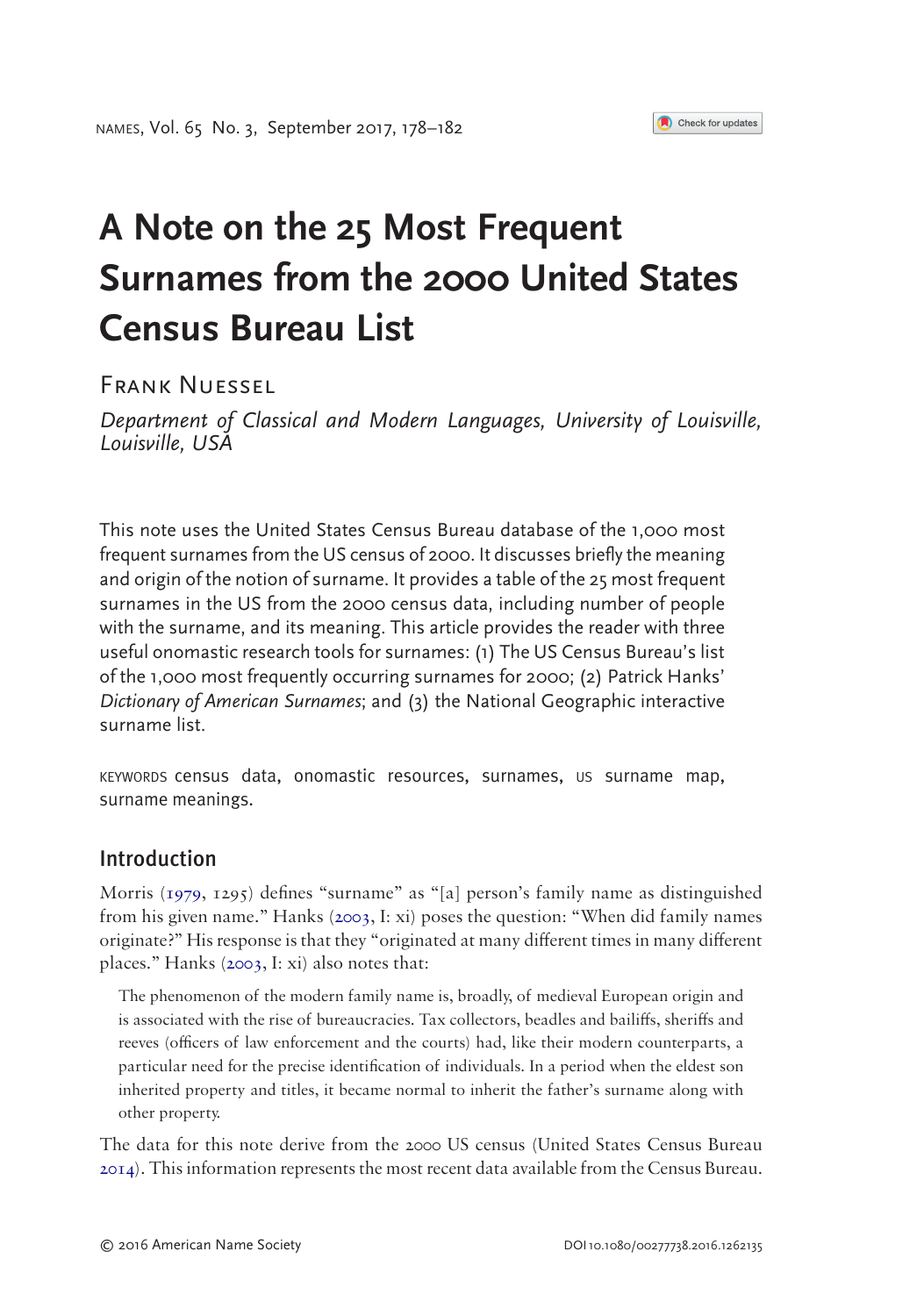TABLE 1 25 MOST FREQUENT SURNAMES IN THE US

| Surname       | Rank           | Count              | Meaning                                                                                                                                                                                                                                                                                                                                                                                                                          |
|---------------|----------------|--------------------|----------------------------------------------------------------------------------------------------------------------------------------------------------------------------------------------------------------------------------------------------------------------------------------------------------------------------------------------------------------------------------------------------------------------------------|
| <b>SMITH</b>  | $\mathbf{1}$   | 2,376,206          | "English: occupational name for a worker in metal" (Hanks 2003, III:                                                                                                                                                                                                                                                                                                                                                             |
|               |                |                    | $366 - 367$                                                                                                                                                                                                                                                                                                                                                                                                                      |
| JOHNSON       | $\overline{c}$ | 1,857,160          | "English and Scottish: patronymic from the personal name JOHN" (Hanks                                                                                                                                                                                                                                                                                                                                                            |
| WILLIAMS      | 3              | 1,534,042          | $2003$ , II: $253 - 254$<br>"English (also very common in Wales): patronymic from WILLIAM" (Hanks                                                                                                                                                                                                                                                                                                                                |
| <b>BROWN</b>  | 4              | 1,380,145          | $2003,$ III: 615)<br>"English, Scottish, and Irish: generally a nickname referring to the color of                                                                                                                                                                                                                                                                                                                               |
| JONES         | 5              | 1,362,755          | the hair or complexion" (Hanks 2003, I: 236)<br>"English and Welsh: patronymic from the Middle English personal name                                                                                                                                                                                                                                                                                                             |
| <b>MILLER</b> | 6              | 1,127,803          | Jon(e)" (Hanks 2003, II: 255)<br>"English and Scottish: occupational name for a miller" (Hanks 2003, II: 591)                                                                                                                                                                                                                                                                                                                    |
| <b>DAVIS</b>  | 7              | 1,072,335          | "Southern English: patronymic from DAVID" (Hanks 2003, I: 417)                                                                                                                                                                                                                                                                                                                                                                   |
| GARCIA        | 8              | 858,289            | "Spanish (García) and Portuguese: from a medieval personal name of uncer-<br>tain origin [ It] may well be of pre-Roman origin, perhaps akin to Basque (h)<br>artz "bear" (Hanks 2003, II: 14)                                                                                                                                                                                                                                   |
| RODRIGUEZ     | 9              | 804,240            | "Spanish (Rodríguez) and Portuguese: patronymic from the personal name<br>RODRIGO" (Hanks 2003, III: 210)                                                                                                                                                                                                                                                                                                                        |
| WILSON        | 10             | 783,051            | "English, Scottish, and northern Irish: patronymic from the personal name                                                                                                                                                                                                                                                                                                                                                        |
| MARTINEZ      | 11             | 775,072            | WILL, a very common medieval short form of WILLIAM" (Hanks 2003, III: 616)<br>"Spanish (Martínez): patronymic from the personal name MARTIN" (Hanks                                                                                                                                                                                                                                                                              |
| ANDERSON      | 12             | 762,394            | 2003, ll: 524)<br>"Scottish and northern English: very common patronymic from the personal                                                                                                                                                                                                                                                                                                                                       |
|               |                |                    | name Ander(s), a northern Middle English form of ANDREW" (Hanks 2003, I:                                                                                                                                                                                                                                                                                                                                                         |
| TAYLOR        |                |                    | 38)<br>"English and Scottish: occupational name for a tailor" (Hanks 2003, III: 458)                                                                                                                                                                                                                                                                                                                                             |
| THOMAS        | 13<br>14       | 720,370<br>710,696 | "English, French, German, Dutch, Danish, and South Indian: from the medie-                                                                                                                                                                                                                                                                                                                                                       |
|               |                |                    | val personal name, of Biblical origin" (Hanks 2003, III: 471)                                                                                                                                                                                                                                                                                                                                                                    |
| HERNANDEZ     | 15             | 706,372            | "Spanish (Hernández) and Jewish (Sephardic): patronymic from the personal                                                                                                                                                                                                                                                                                                                                                        |
| MOORE         | 16             | 698,671            | name Hernando" (Hanks 2003, II: 168)<br>"English: from Middle English more 'moor,' 'marsh,' 'fen,' 'area of unculti-                                                                                                                                                                                                                                                                                                             |
| MARTIN        | 17             | 672,711            | vated land' [] hence a topographic name for someone who lived in such a<br>place or a habitational name for any of the various places named with this<br>word" (Hanks 2003, II: 615-616)<br>"English, Scottish, Irish, French, Dutch, German, Czech, Slovak, Spanish<br>(Martín), Italian (Venice), etc.: from a personal name (Latin Martinus, a<br>derivative of Mars, genitive Martis, Roman god of fertility and war" (Hanks |
| JACKSON       | 18             | 666,125            | 2003, ll: 523)<br>"English, Scottish, and Northern Irish: patronymic from JACK" (Hanks 2003,                                                                                                                                                                                                                                                                                                                                     |
| THOMPSON      | 19             | 644,368            | II: 238<br>"English: patronymic from Thomas. Thompson is widely distributed through-                                                                                                                                                                                                                                                                                                                                             |
|               |                |                    | out Britain but is most common in northern England and northern Ireland"                                                                                                                                                                                                                                                                                                                                                         |
| WHITE         | 20             | 639,515            | (Hanks 2003, III: 471)<br>"English, Scottish, and Irish: from the Middle English whit 'white,' hence a<br>nickname for someone with white hair or an unnaturally pale complexion"                                                                                                                                                                                                                                                |
| LOPEZ         | 21             | 621,536            | (Hanks 2003, III: 604)<br>"Spanish (López): patronym from the medieval personal name Lopo (from                                                                                                                                                                                                                                                                                                                                  |
|               |                |                    | Latin lupus 'wolf')" (Hanks 2003, II: 459)                                                                                                                                                                                                                                                                                                                                                                                       |
| LEE           | 22             | 605,860            | "English: topographic name for someone who lived near a meadow or a<br>patch of arable land [] Chinese variant of LI [] Korean variant of YI" (Hanks                                                                                                                                                                                                                                                                             |
| GONZALEZ      | 23             | 597,718            | $2003,$ II: 413)<br>"Spanish (González): patronymic from the personal name GonzALO, a person-<br>al name of Visigothic origin, based on the Germanic element gunb 'battle'                                                                                                                                                                                                                                                       |
| <b>HARRIS</b> | 24             | 593,542            | (Hanks 2003, II: 63-64)<br>"English and Welsh (very common in southern England and South Wales):<br>patronymic from the medieval English personal name HARRY, pet form of                                                                                                                                                                                                                                                        |
| CLARK         | 25             | 548,369            | HENRY" (Hanks 2003, II: 134)<br>"English: occupational name for a scribe or secretary, originally a member of<br>a minor religious order who undertook such duties" (Hanks 2003, I: 342)                                                                                                                                                                                                                                         |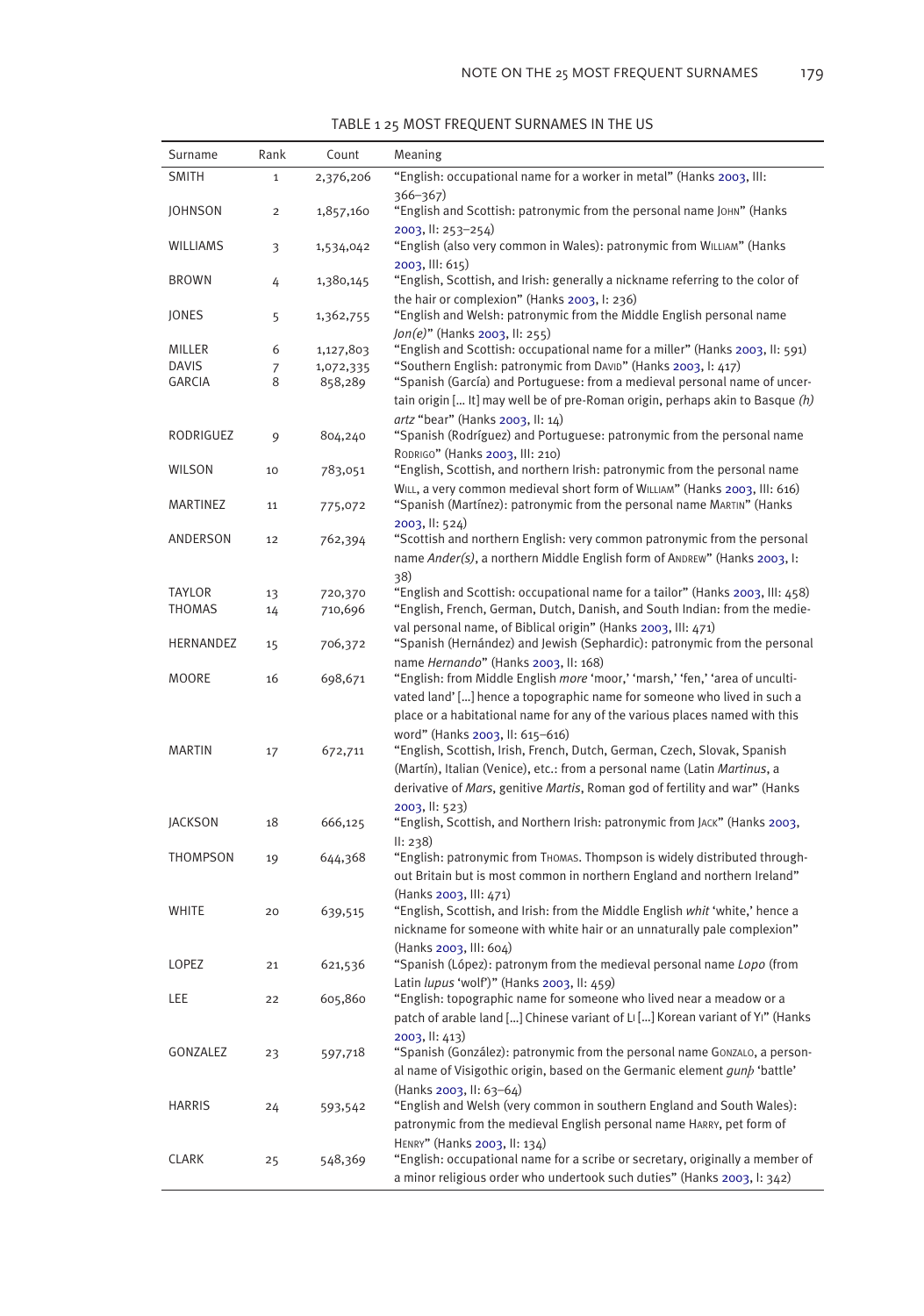On a website entitled "Why Is There Still No 2010 Census Surnames Data Available?" (American Last Names [2016](#page-4-0)), the anonymous author offers the following explanation:

<span id="page-2-3"></span>Unfortunately it appears that the most recent, 2010, USA Census results have not been processed as far as surnames are concerned. The US Census Bureau did a great job in 1990 and then in 2000, processed the Census results and came up with the lists of last names in the United States. It did run out of steam when it came to the year 2010. They have the data, they just have not got around to processing and publishing the surnames. I asked them about it to be sure. They promptly answered. Here is the US Census Bureau official response to my request on where and when the 2010 surnames will become available.

<span id="page-2-2"></span>"Thank you for using the US Census Bureau's Question & Answer Center. Due to limited resources, there are no plans to produce any surname files from the 2010 Census at this time."

Word et al. [\(2016](#page-4-1)) provide useful information on the procedures employed by the US Census Bureau for the US Census Bureau data, and a helpful set of references.

Table  $\bar{1}$  contains a list of the 25 most frequent surnames in the US for 2000, which represents the latest data available. Column 1 contains the surname. Column 2 contains the numerical ranking of the name (by number of people in the US that have the surname). Column  $\alpha$  contains the number of people with the surname. Column  $\alpha$  contains a brief meaning of the surname derived from Hanks' ([2003\)](#page-3-1) three-volume *Dictionary of American Family Names*. Many of the entries in Hanks' dictionary contain a paragraph-length account of the origin of the family name. By referring to the US Census Bureau list of most frequent surnames in the US and Hanks' dictionary, name enthusiasts will be able to learn a great deal about family names. Table  $\tau$  contains selected partial citations from Hanks [\(2003](#page-3-1)).

#### Discussion

The most recent database available derives from the US census of 2000. Although the results of the 2010 US census data are available, the US Census Bureau does not plan to make a similar list for the data from that year because of the costs involved. This is unfortunate because the US Census Bureau surname data provide information about immigration trends.

<span id="page-2-1"></span><span id="page-2-0"></span>The top 25 most frequent surnames in the US include 17 surnames that derive from the UK (#s 1, 2, 3, 4, 5, 6, 7, 10, 12, 13, 16, 17, 18, 19, 20, 24, and 25). Another two surnames (#s  $14$  and  $17$ ) have a wider European domain beyond the UK. The surname LEE (# 22) may be of English origin. However, it is also the Anglicized alphabetic spelling of the Chinese surname Li and the Korean surname Yi. Finally, six of the surnames are of Hispanic derivation (#s  $8, 9, 11, 15, 21,$  and  $23$ ). Given the increase in the number of Hispanics in the US based on US Census Bureau numerical data from 2010, the number and the frequency of Hispanic surnames has likely increased. In their overview of race and Hispanic origin for 2010 Humes et al. ([2011,](#page-3-3) 4) point out that, in the 2000 US census, there were  $35,305,818$  people of Hispanic or Latino origin (=12.5 % of the total population). By 2010, this number had changed to  $50,477,594$  (=16.3 % of the total population). The Pew Research Center [\(2015](#page-3-4)) projects that, by 2065, 24 % or approximately one in every four people in the US will be of Hispanic origin.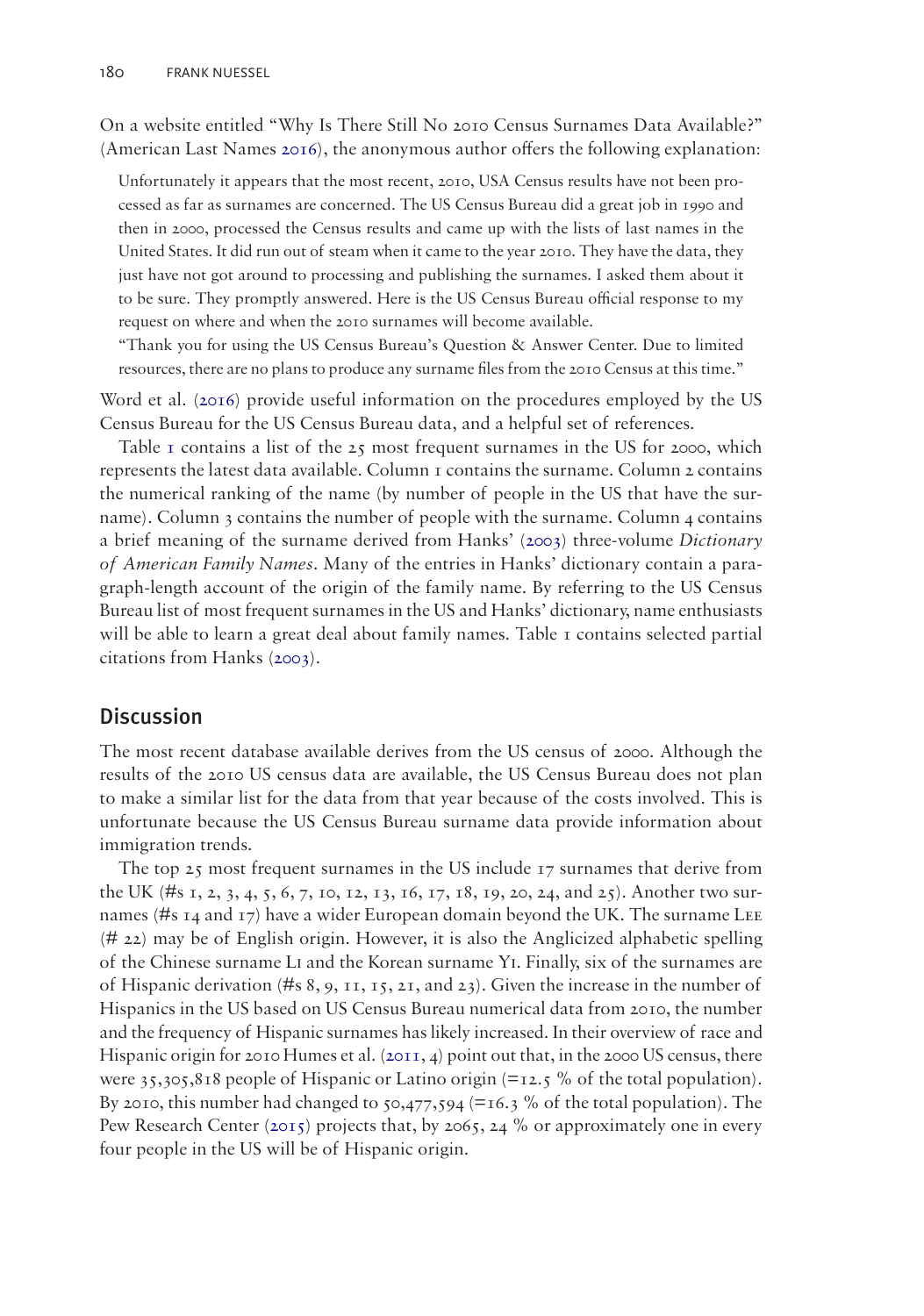Another useful resource is the National Geographic Surname Map [\(2011\)](#page-3-5), which provides the reader with the following description of its interactive surname map reproduced with the addition of capitalization added to the placenames:

<span id="page-3-6"></span>This site is an exciting interactive map of surnames across the United States. This helpful map displays the most common surnames in each area, with the larger bolder ones being the most common and the smaller ones being less so. Using this map it is easy to track many interesting pieces of information besides just checking the popular names around your home. One of the most interesting opportunities this site provides is the ability to see where different ethnic groups have settled around the United States. The prevalence of English and Irish names in the mid-Atlantic, Scandinavian names in the midwest, and Latino names in the southwest states all point to very specific and fascinating settlement patterns. This is also shown in the identification of small subpopulations such as the Cuban community in southern Florida. This map also shows an interesting pattern of population density. As you might expect, names are much larger and more densely packed in the northeast, while the western states have fewer names, most of which are much smaller. In making this map, National Geographic has used geography and cartography to portray information on surname distribution in a creative, accessible way.

#### Concluding remarks

This note provides the reader with three important onomastic resources. First, the 2000 US Census Bureau [\(2014](#page-3-2)) list provides information on the 1,000 most frequent surnames gathered in the census that year. Second, Patrick Hanks' ([2003](#page-3-1)) three-volume *Dictionary of American Family Names* contains succinct information about the origin and meaning of many US surnames. Finally, the National Geographic Surname Map ([2011](#page-3-5)) provides visual interactive data about the most frequent surnames in the continental US. All of these resources provide useful information on surname research. At this juncture, the US Census Bureau has no plans to produce a frequency list of surnames based on the 2010 census report. This is unfortunate because it provides a useful tool for determining ethnic and racial shifts in the population, i.e. the current Hispanic population constitutes one in every six people in the US. By 2065, this population will likely comprise one in every four people in the US.

## Bibliography

<span id="page-3-1"></span>Hanks, Patrick, Ed. [2003](#page-0-0). *Dictionary of American Family Names*. 3 vols. Oxford: Oxford University Press.

- <span id="page-3-3"></span>Humes, Karen R., Nicholas A. Jones, and Roberto R. Ramíreez. [2011.](#page-2-0) "Overview of Race and Hispanic Origin: 2010." Accessed August 10, 2016. <http://www.census.gov/prod/cen2010/briefs/c2010br-02.pdf>
- <span id="page-3-0"></span>Morris, William, Ed. [1979](#page-0-1). *The American Heritage Dictionary of the English Language*. Boston: Houghton Mifflin.
- <span id="page-3-5"></span>National Geographic Surname Map. [2011](#page-3-6). Accessed August 11, 2016. [https://blog.richmond.edu/geog250/2011/04/28/](https://blog.richmond.edu/geog250/2011/04/28/national-geographic-surname-map/) [national-geographic-surname-map/](https://blog.richmond.edu/geog250/2011/04/28/national-geographic-surname-map/)
- <span id="page-3-4"></span>Pew Research Center. [2015](#page-2-1). "Projected U.S. Population by Race and Hispanic Origin, 2015-2065, with and without Immigrants Entering." Accessed August 16, 2016. [http://www.pewhispanic.org/2015/09/28/modern-immigration](http://www.pewhispanic.org/2015/09/28/modern-immigration-wave-brings-59-million-to-u-s-driving-population-growth-and-change-through-2065/ph_2015-09-28_immigration-through-2065-a2-06/)[wave-brings-59-million-to-u-s-driving-population-growth-and-change-through-2065/ph\\_2015-09-28\\_immigration](http://www.pewhispanic.org/2015/09/28/modern-immigration-wave-brings-59-million-to-u-s-driving-population-growth-and-change-through-2065/ph_2015-09-28_immigration-through-2065-a2-06/)[through-2065-a2-06/](http://www.pewhispanic.org/2015/09/28/modern-immigration-wave-brings-59-million-to-u-s-driving-population-growth-and-change-through-2065/ph_2015-09-28_immigration-through-2065-a2-06/)
- <span id="page-3-2"></span>United States Census Bureau. [2014.](#page-0-2) Last Revised 15 September 2014. Accessed August 8, 2016. [http://www.census.](http://www.census.gov/topics/population/genealogy/data/2000_surnames.html) [gov/topics/population/genealogy/data/2000\\_surnames.html](http://www.census.gov/topics/population/genealogy/data/2000_surnames.html)